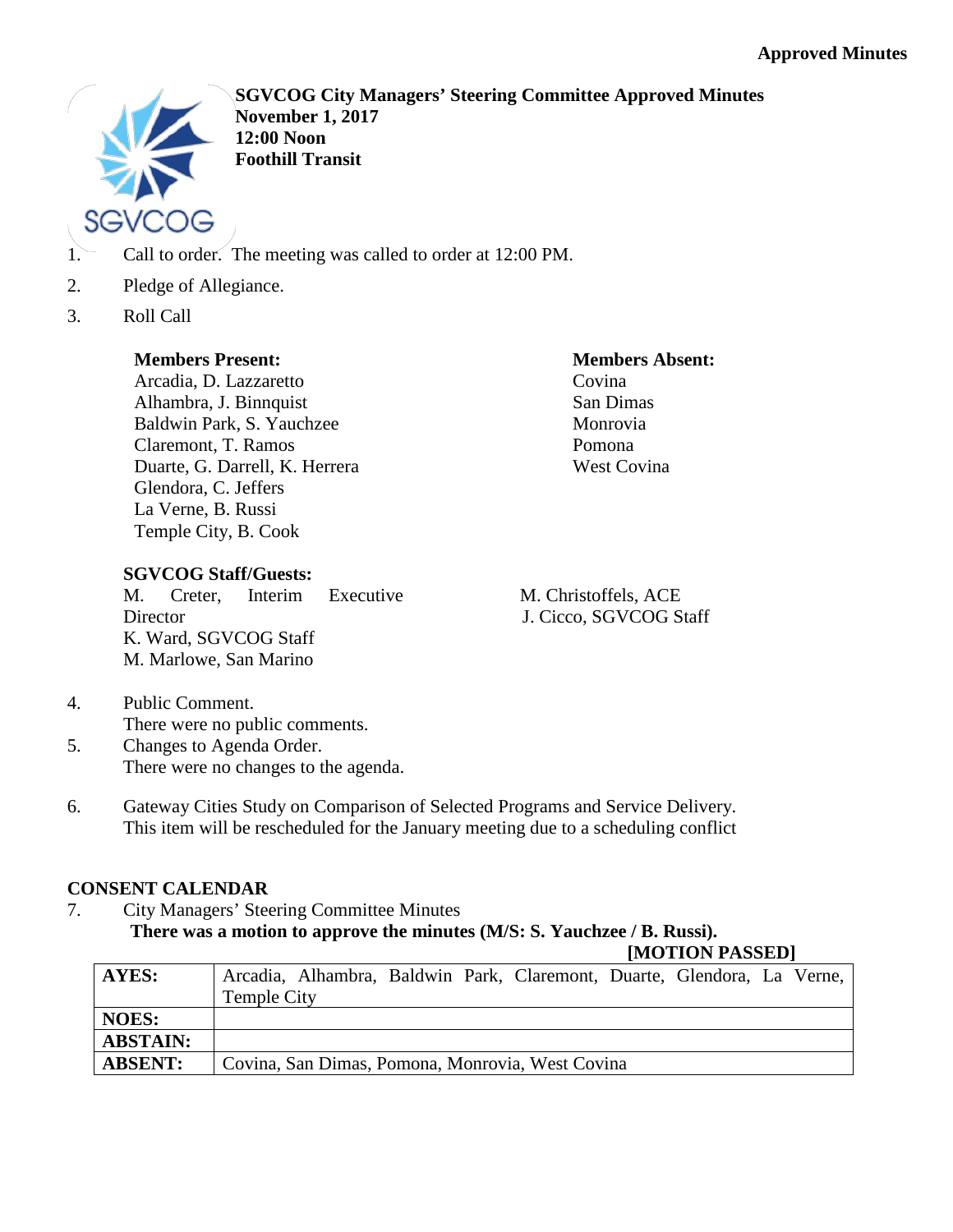## **ACTION ITEMS**

8. Executive Director Job Description **There was a motion to recommend the Governing Board approve the Executive Director job description. (M/S: T. Ramos/C. Jeffers).**

#### **[MOTION PASSED]**

| <b>AYES:</b>    |             |  | Arcadia, Alhambra, Baldwin Park, Claremont, Duarte, Glendora, La Verne, |  |  |
|-----------------|-------------|--|-------------------------------------------------------------------------|--|--|
|                 | Temple City |  |                                                                         |  |  |
| NOES:           |             |  |                                                                         |  |  |
| <b>ABSTAIN:</b> |             |  |                                                                         |  |  |
| <b>ABSENT:</b>  |             |  | Covina, San Dimas, Pomona, Monrovia, West Covina                        |  |  |

9. Memorandum of Understanding (MOU) with ACE for Integration-related Costs **There was a motion to recommend the Governing Board approve a MOU with ACE for an amount not to exceed \$45,000 for staff costs related to the COG/ACE integration. (M/S: B. Russi/T. Ramos).**

#### **[MOTION PASSED]**

| AYES:           | Arcadia, Alhambra, Baldwin Park, Claremont, Duarte, Glendora, La Verne, |
|-----------------|-------------------------------------------------------------------------|
|                 | <b>Temple City</b>                                                      |
| <b>NOES:</b>    |                                                                         |
| <b>ABSTAIN:</b> |                                                                         |
| <b>ABSENT:</b>  | Covina, San Dimas, Pomona, Monrovia, West Covina                        |

10. 2018 Extension of the San Gabriel Valley Energy Wise Partnership (SGVEWP) Contract with Southern California Edison

**There was a motion to recommend the Governing Board authorize the Executive Director execute the contract (M/S: C. Jeffers/S. Yauchzee).**

#### **[MOTION PASSED]**

| AYES:           | Arcadia, Alhambra, Baldwin Park, Claremont, Duarte, Glendora, La Verne, |  |  |  |  |
|-----------------|-------------------------------------------------------------------------|--|--|--|--|
|                 | Temple City                                                             |  |  |  |  |
| <b>NOES:</b>    |                                                                         |  |  |  |  |
| <b>ABSTAIN:</b> |                                                                         |  |  |  |  |
| <b>ABSENT:</b>  | Covina, San Dimas, Pomona, Monrovia, West Covina                        |  |  |  |  |

11. FY 2017-18 1<sup>st</sup> Quarter Financial Report

**There was a motion to recommend the Governing Board approve the FY 2017-18 1st Quarter Financial Report. (M/S: C. Jeffers/D. George).**

#### **[MOTION PASSED]**

| Arcadia, Alhambra, Baldwin Park, Claremont, Duarte, Glendora, La Verne, |
|-------------------------------------------------------------------------|
| Temple City                                                             |
|                                                                         |
|                                                                         |
| Covina, San Dimas, Pomona, Monrovia, West Covina                        |
|                                                                         |

12. Interim Amendment to SGVCOG Salary Resolution for ACE/SGVCOG Integration. M. Creter reported on this item, no action was taken.

## **DISCUSSION ITEMS**

13. Update on ACE/ COG Integration